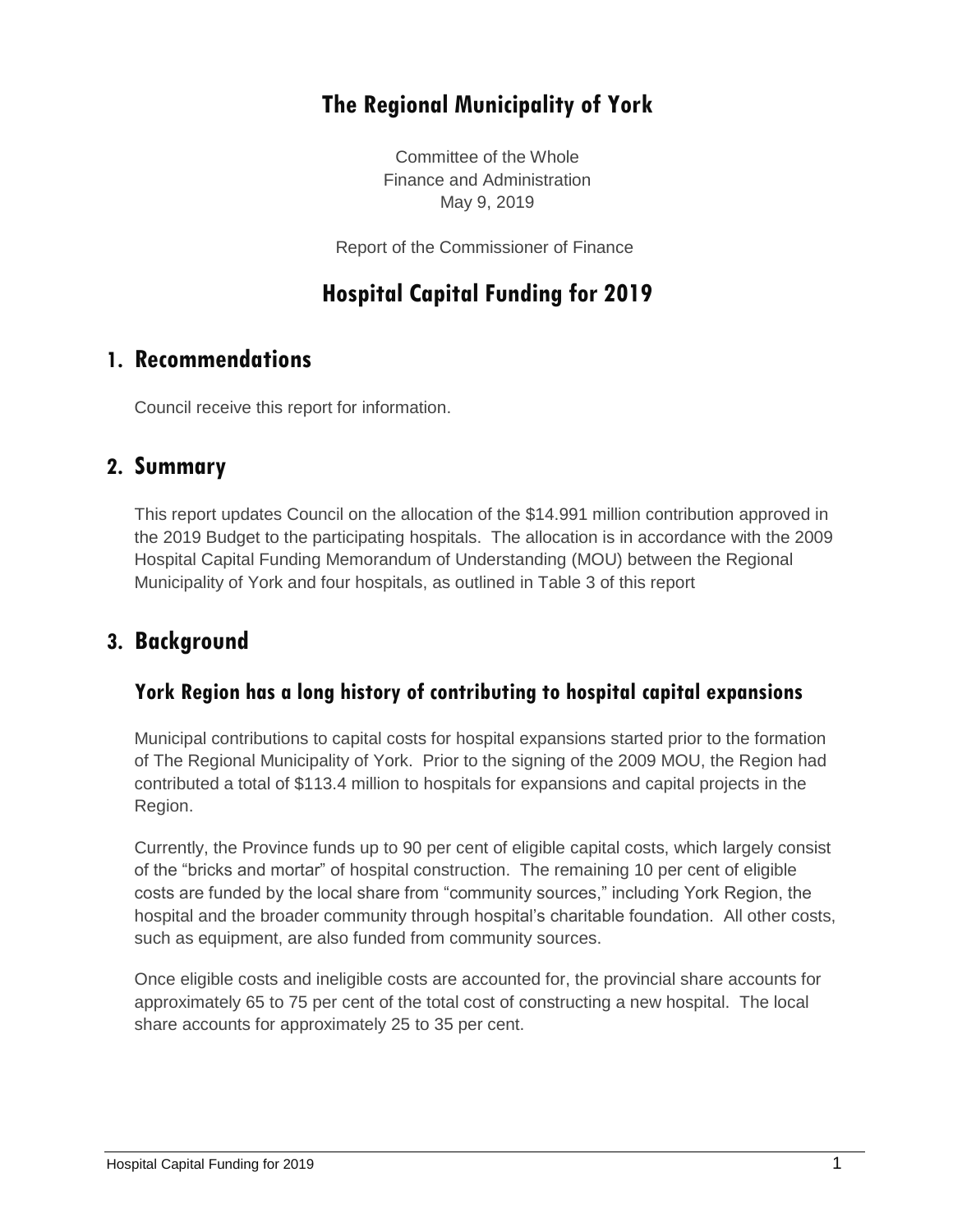#### **In 2009, Council approved annual contributions for capital funding until 2031**

On [October 22, 2009,](http://archives.york.ca/councilcommitteearchives/pdf/rpt%207%20cls%2013%20am.pdf) Council authorized the execution of a Memorandum of Understanding (MOU) with the hospitals in the Region and all parties signed on November 19, 2009. This MOU expires on December 31, 2031. The signed MOU is available in Attachment 3 to [Mackenzie Vaughan Hospital Capital Funding](https://www.york.ca/wps/wcm/connect/yorkpublic/0d9c9e2f-59aa-4928-9663-69eb7fa4fe67/oct+12+mackenzie+ex.pdf?MOD=AJPERES) report approved by Council on October 19, 2017.

The MOU is the Region's commitment towards providing stable funding for a portion of the local share for York Region's hospitals' capital construction projects. These projects included the construction of the Vaughan Health Campus of Care, the expansion of Markham Stouffville Hospital, Southlake Regional Health Centre and York Central Hospital Association.

In 2011, the Vaughan Health Campus of Care executed an agreement to redirect its share of Regional funding to York Central Hospital Association because York Central Hospital Association was mandated by the Province to construct the new Vaughan hospital. All parties of the MOU consented to this arrangement.

In 2012, York Central Hospital Association changed its name to Mackenzie Health.

In essence, the funds designated for York Central Hospital Association were repurposed to the Mackenzie Richmond Hill Hospital and the funds designated for the Vaughan Health Campus of Care were redirected to the Mackenzie Vaughan Hospital.

The MOU committed the Region to set aside \$12 million annually beginning in 2010 with an \$8 million contribution in 2009. Also, the Region agreed to index the \$12 million annual contributions based on prior year's assessment growth or decline. The MOU also stipulates these funds be set aside in a reserve and the interest earned on this reserve is to be used as a partial offset to the Region's annual contribution.

The distribution of the Region's contribution between the four hospitals was based on capital construction projects anticipated between 2009 and 2026 at the time the MOU was signed. In 2007, the province announced support for planning for new hospital in Vaughan and as a result, the Vaughan Health Campus of Care received the largest share allocation of 45 per cent (Table 1) in the 2009 MOU. The hospitals have the ability to adjust their proportionate shares based on Provincial approvals, as long as they all agree, and provide written notice to the Region. The MOU annual contributions amongst four hospitals detailed in Table 1 are in 2009 dollars and do not include the index based on the Region's prior year's assessment growth or decline.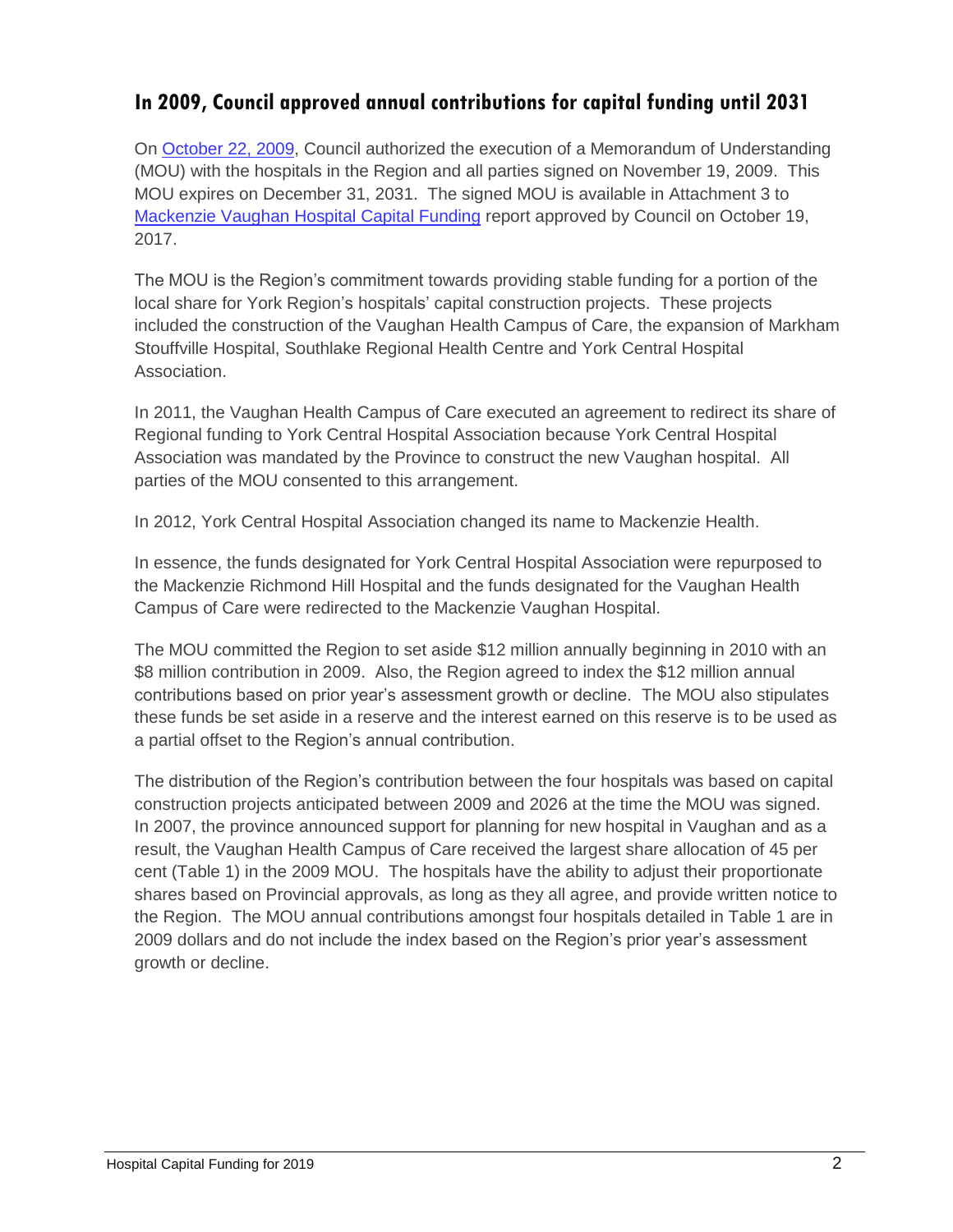# **Table 1 Annual Capital Contributions to Hospital Financing Reserve**

(Not indexed in 2009 dollars)

| <b>Hospital</b>                          | $\%$ Share | 2009<br>Contribution<br>(\$Millions) | $2010 - 2031$<br>Annual<br>Contribution<br>( <i>SMillions/year</i> )* |
|------------------------------------------|------------|--------------------------------------|-----------------------------------------------------------------------|
| Markham Stouffville Hospital Corporation | 27.1       | 2.168                                | 3.252                                                                 |
| Southlake Regional Health Centre         | 14.3       | 1.144                                | 1.716                                                                 |
| Mackenzie Health:                        |            |                                      |                                                                       |
| Mackenzie Richmond Hill Hospital         | 13.6       | 1.088                                | 1.632                                                                 |
| Mackenzie Vaughan Hospital               | 45.0       | 3.600                                | 5.400                                                                 |
| Total                                    | 100.0      | 8.000                                | 12.000                                                                |
| *Not indexed.                            |            |                                      |                                                                       |

## **Council approval would be required to fund eligible hospital capital projects under the MOU**

The MOU requires the hospital to obtain provincial project and funding approval prior to requesting draws from the Region's commitments under the MOU. Council approval would be required to fund any further hospital capital projects under the MOU. Release of funds for an approved hospital project would be subject to verification of eligible costs and annual average off-load reporting requirements.

Although the Region sets aside hospital funding under the MOU, Council may at its discretion, terminate the MOU by providing hospitals with one year's written notice. A cancellation would preclude funding of additional projects. However, any hospital projects already approved by Council would remain financial commitments despite a termination of the MOU.

### **Currently, three projects are eligible for capital funding under the MOU**

Council has approved three projects under the MOU: the Cancer Clinic at Southlake Regional Health Center, the Markham Stouffville Hospital Redevelopment project and the Mackenzie Vaughan Hospital project.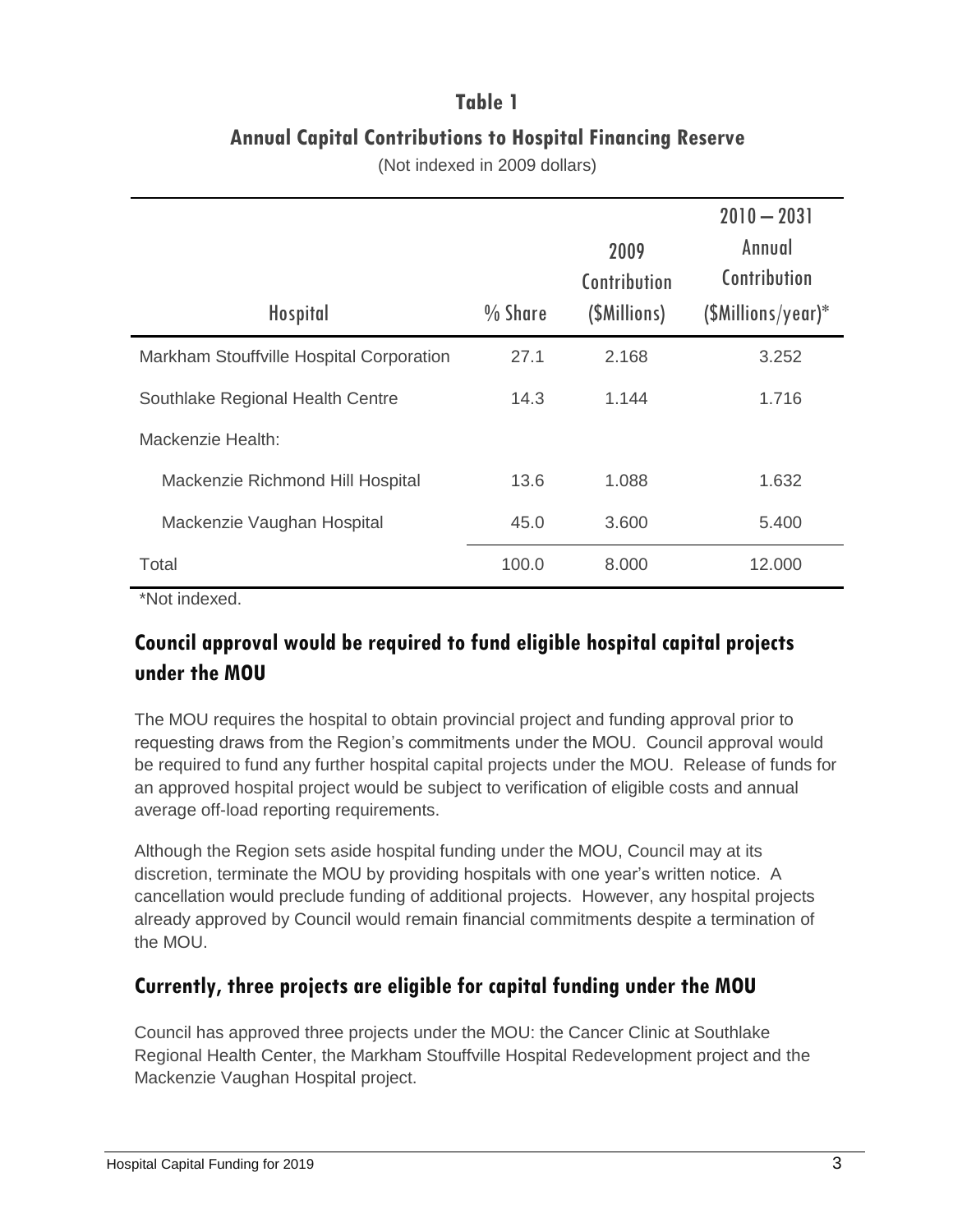The Southlake project was approved for \$17.4 million and all of its funding has been paid out. Markham Stouffville received approval for \$50.9 million and by the end of 2018 has received \$30.7 million in funding. In 2017, Mackenzie Vaughan received Regional Council approval for its full share under the MOU, which is approximately \$143.0 million before future adjustments for assessment growth. By the end of 2018, Mackenzie Vaughan has received \$11.8 million.

#### **Regional contributions are reduced if off-load delay targets are not met**

To help manage the costs of Paramedic Services, the Region tied contribution levels to progress on reducing processing time for emergency patients. All of the MOU signing partners agreed to off-load delay targets for each year, reaching 30 minutes by 2014, a standard that holds until 2031.

The MOU provides that in the event the 30 minute Paramedic Services off-load delay targets are not achieved, York Region may, at the discretion of Council, reduce hospital funding by an amount approximating the additional operating costs incurred by Paramedic Services for the time above the targets.

Since 2009, Council has made a total reduction of \$3.1 million in hospital funding due to hospitals not meeting their off-load delay targets (Attachment 1). However, since 2015, all hospitals have met the off-load target.

## **4. Analysis**

## **After indexation, the Region's contribution to the reserve for 2019 is over \$14.9 million.**

The MOU contains a provision that adjusts the Region's annual Hospital Financing Reserve contribution by the rate of change in its prior year's assessment growth. The MOU committed the Region to set aside \$8 million in 2009, and a further \$12 million per year starting in 2010. The annual contribution is indexed to the previous year's assessment growth, and by 2019 has grown to an annual contribution of \$14.991 million.

Assuming the Region's annual assessment growth is approximately 1.5 per cent from 2019 onwards, the forecasted total cumulative Regional contribution to the Hospital Financing Reserve through to 2031, net of \$3.1 million in previous Council approved off-load delay reductions, would be approximately \$341 million (Attachment 1). Actual contributions will vary subject to actual assessment growth and imposition of further delay reductions if targets are not met.

### **In 2018, all three regional hospitals met the off-load target of 30 minutes**

In 2018, all three regional hospitals met the 30 minute average target time. Table 2 outlines the hospitals' off-load performance for 2018.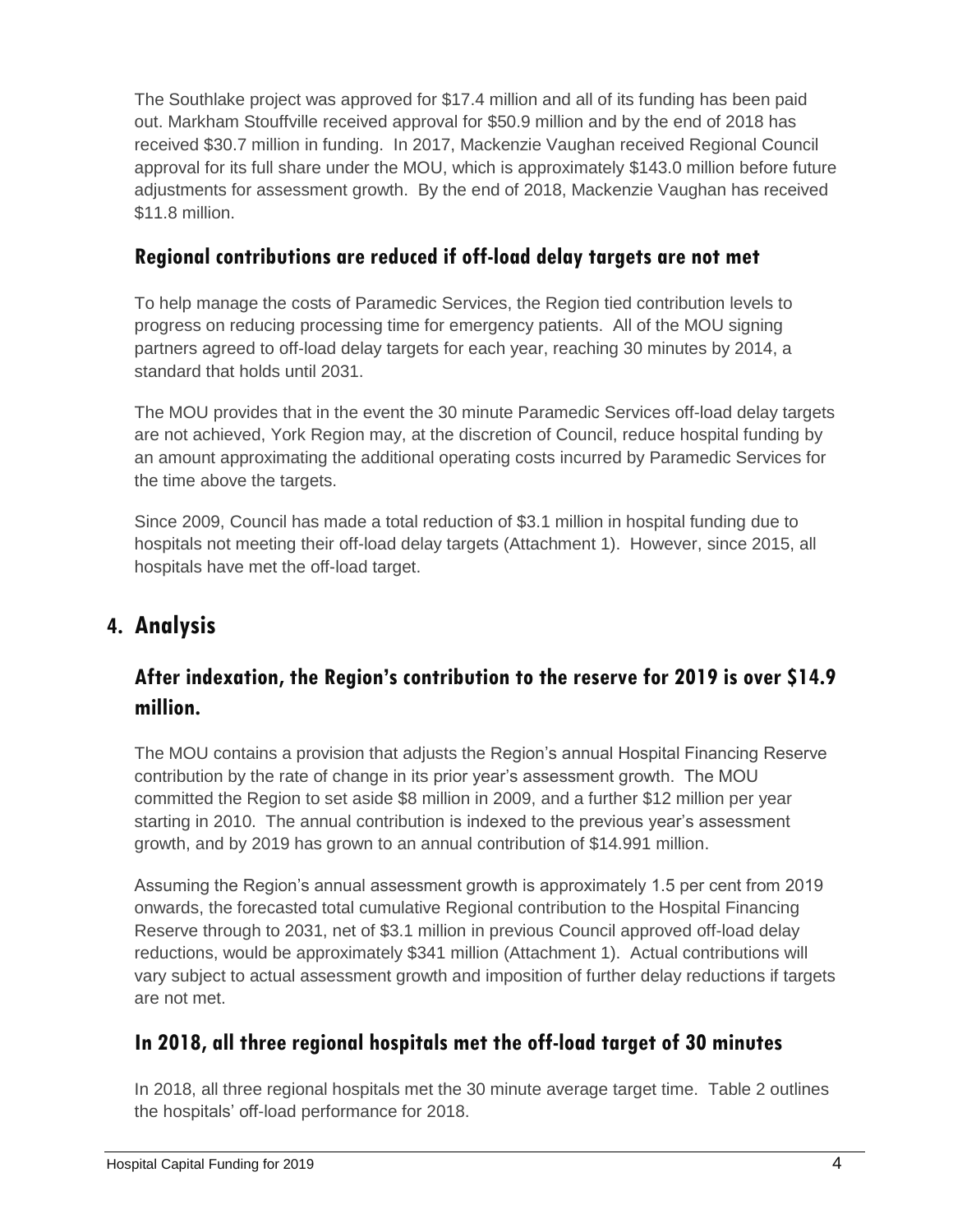| <b>Hospital</b>                          | Number of<br><b>Transports</b> | Average Off-Load<br><b>Times at Hospital</b><br>per Transport<br>(minutes) | <b>Time Over</b><br>30 minute<br>Target<br>(minutes) |
|------------------------------------------|--------------------------------|----------------------------------------------------------------------------|------------------------------------------------------|
| Markham Stouffville Hospital Corporation | 10,455                         | 22                                                                         | 0                                                    |
| Southlake Regional Health Centre         | 16,479                         | 23                                                                         | $\mathbf 0$                                          |
| Mackenzie Health:                        |                                |                                                                            |                                                      |
| Mackenzie Richmond Hill Hospital         | 23,817                         | 18                                                                         | 0                                                    |

## **Table 2 2018 Patient Transport Volumes and Average Off-Load Times**

As a result of exceeding the processing time targets, the Region will not be reducing the 2019 capital contribution (Table 3).

| <b>Hospital</b>                          | 2019<br>Contribution<br>to Reserve<br>(\$ Millions) | <b>Off-Load Delay</b><br><b>Reduction</b><br>(\$ Millions) | 2019<br>Contribution<br>to Reserve<br>(\$ Millions) |
|------------------------------------------|-----------------------------------------------------|------------------------------------------------------------|-----------------------------------------------------|
| Markham Stouffville Hospital Corporation | 4.062                                               | 0                                                          | 4.062                                               |
| Southlake Regional Health Centre         | 2.144                                               | 0                                                          | 2.144                                               |
| Mackenzie Health:                        |                                                     |                                                            |                                                     |
| Mackenzie Richmond Hill Hospital         | 2.039                                               | 0                                                          | 2.039                                               |
| Mackenzie Vaughan Hospital               | 6.746                                               | 0                                                          | 6.746                                               |
| Total                                    | 14.991                                              | 0                                                          | 14.991                                              |

## **Table 3 2019 Capital Contribution to Hospital Financing Reserve**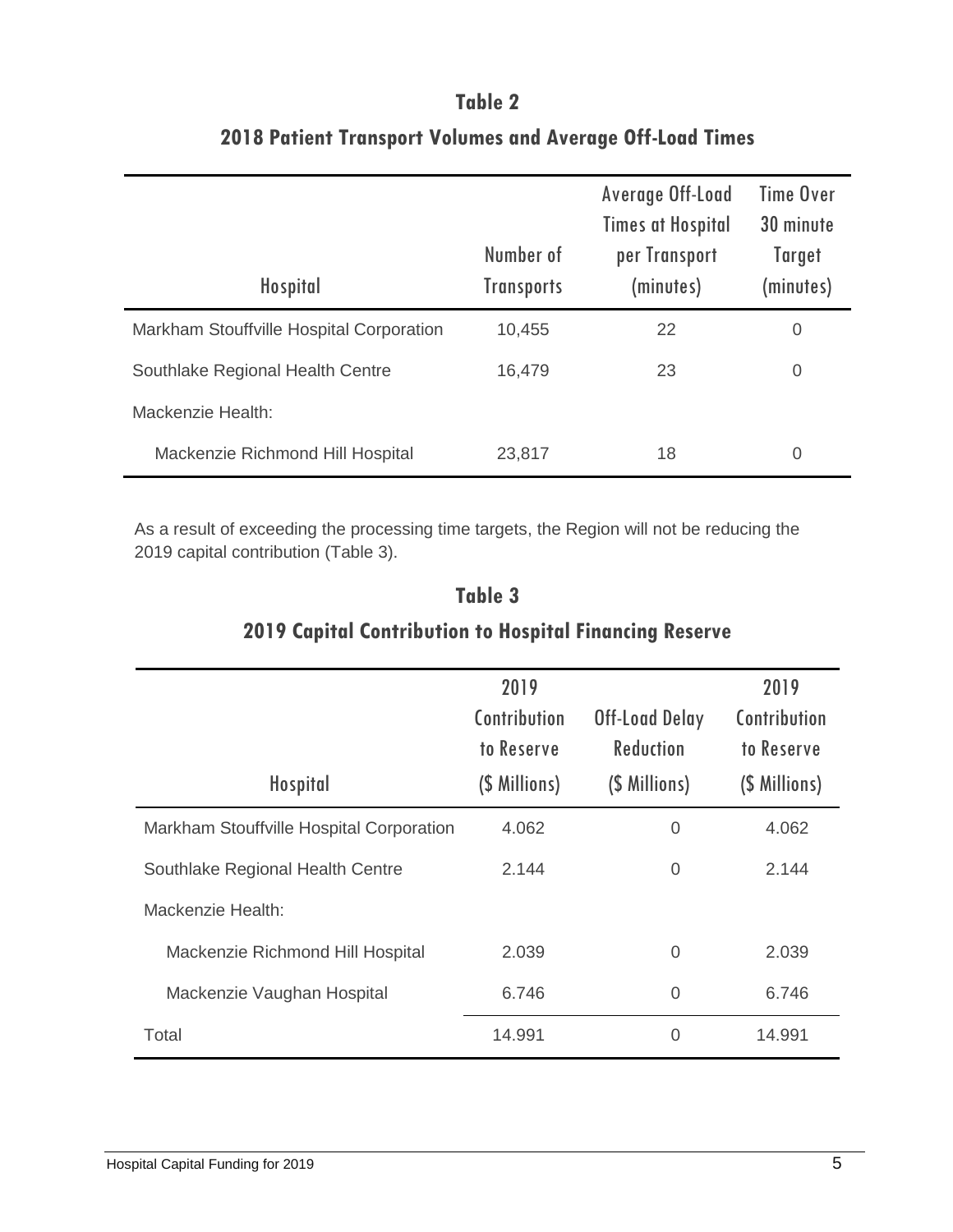#### **The MOU supports the Region's Strategic Plan**

Investing in hospital capital projects and working with the hospitals to reduce off-load delays supports the 2019 to 2023 Strategic Plan objective to improve access to health and social support services.

#### **5. Financial**

### **The 2019 Regional contribution for hospital funding is included in the approved 2019 Budget**

On February 28, 2019, Council approved the 2019 operating budget [\(Report item G.3\)](https://yorkpublishing.escribemeetings.com/Meeting.aspx?Id=719634b7-9023-4130-b640-f889cf43880b&Agenda=Merged&lang=English&Item=26), which included a contribution of \$14.991 million for the Region's Hospital Financing Reserve.

### **6. Local Impact**

#### **Growing municipalities need increased hospital capacity**

The provincial Places to Grow legislation sets a target for population for the Region of 1.79 million by 2041. The combination of high pace of growth with an aging demographic increases the need to support and increase hospital capacity to provide appropriate levels of health care.

#### **Regional contributions to hospital funding improves access to timely health care**

The Region's contribution to fund hospital capital projects will provide residents with improved access to health care. Also, Regional incentives to achieve an annual average target off-load time promote more timely access to health care for residents.

### **7. Conclusion**

The Region continues to set aside capital funding for hospitals through annual contributions to a Hospital Financing Reserve in accordance with the MOU.

This contribution will fund hospital capital projects that provide residents with improved access to appropriate and timely health care. Currently, Council has approved three projects for capital funding under the MOU. Additional hospital projects would require Council approval for capital funding under the MOU.